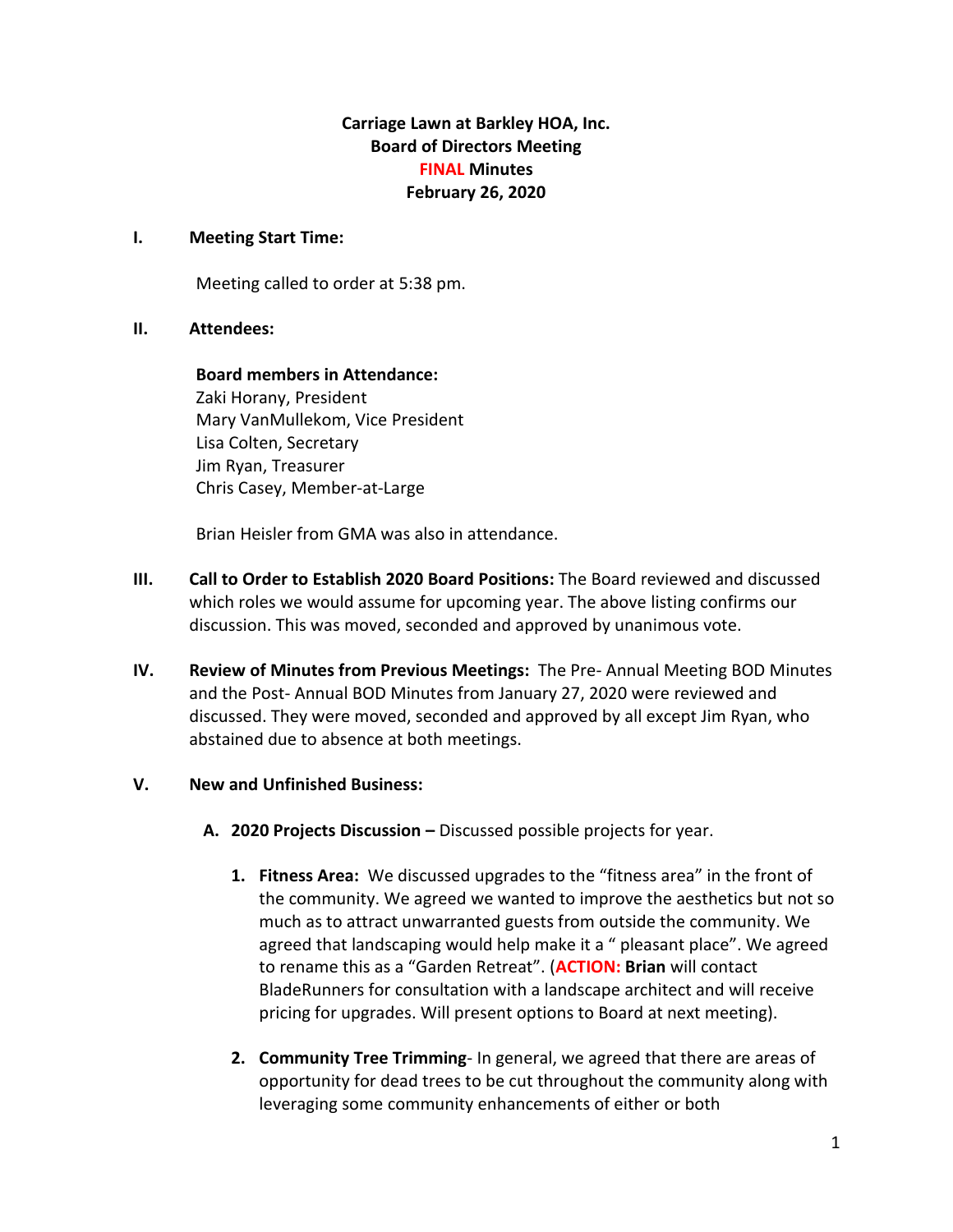annuals/perennials. As part of this discussion, we talked about two dead trees that have fallen in the "Garden Retreat" area that need to be removed. We made a motion/seconded and approved the removal of the trees. (**ACTION: Brian** to advise BladeRunners to remove these trees (per quote already provided) along with discussing with BladeRunners about future enhancement ideas and pricing. **Brian** to bring options to the next BOD Meeting).

- **B. Spring Inspection –** The annual review will begin in early April. This includes a review of the house lighting results from the fall and ensuring trash cans are not kept outside after pick-up. If a homeowner has an improvement to do, they are provided notice and 30 days to make the necessary improvement. (**ACTION: GHA/Brian** to conduct and provide results to both individual homeowners and Board when appropriate).
- **C. Sidewalk Repair –**At the July 2019 meeting, the Board had agreed that nothing was needed at that time. However, we would like a review to be conducted again in the Spring. Need to look for trip hazards. Also want to see if a painting of the fire curbs is needed and if this would include stripping and painting or a more aggressive sandblasting. (**ACTION: Brian** to get quotes for different options and present to Board- a deadline was not determined).
- **D. Trash-** Some homeowners are not following guidelines on trash removal. On windy days, the community looks like a disaster area. **(ACTION: Brian's manager** to make note of any discrepancies and share results with Brian and Board to see if any individual resident follow-up is needed). We also discussed if we should consider increasing frequency of the outside company trash pickup/removal.(**ACTION: Brian** will get quotes for this additional activity. No deadline provided.)
- **E. Insurance Review –** Documents were sent to Brian for review- this is in process. He did state that our premiums will most likely increase for 2020 coverage. No date for completion by the insurance company was provided. (**ACTION: Brian** to provide update at next meeting and if any Board action is needed).
- **F. Community Website-** Zaki will be updating the site. He has chosen a new template on the Go-Daddy platform. We asked to see drafts as he works on this. We hope for an early summer completion. (**ACTION: Zaki** to keep Board apprised; share updates/drafts, etc. as appropriate).
- **G. Community Lighting –** We reviewed the lighting maps. There still was not a final approved document which represented all Board members requests for additional lighting. We reconciled the two documents to everyone's satisfaction. We discussed and motioned/seconded and approved the addition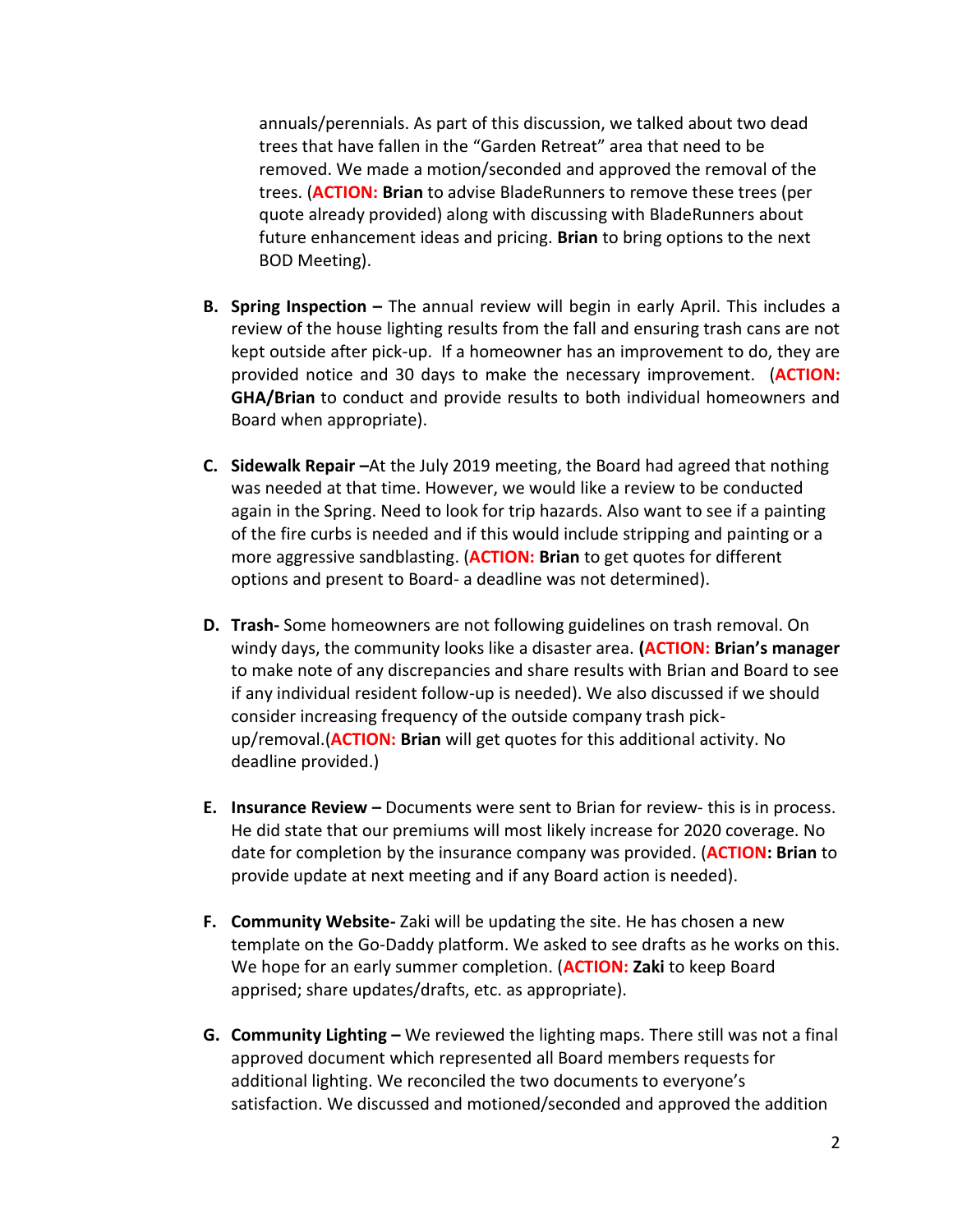of 12 lights. (**ACTION: Brian** to make the required changes to create a final document and will send to **Board** one more time for approval. He will obtain quotes and we can then determine our final action. The Board asked for this to be completed by next meeting).

**VI. Executive Session:** A motion was made/seconded and approved to call the Executive Session to order at 6:53 PM.

**Budget and Financial/Investments Review-**January financials are in good shape. Reserves are sufficient if larger expenditures are warranted (e.g. Community Lighting). Reviewed delinquent accounts and Brian clarified some of reports information. Discussion followed regarding current CD's.

- **A.** The November recommended CD was opened. We need to open an additional CD to stay below the FDIC limits. The recommendation was to roll over the CD that is maturing soon, and add another 50k to that CD for another 24 months. This will maintain the four 24-month CD's that has one CD mature about every 6 months. This proposal was moved/seconded and approved. (**ACTION: Brian** to invest and report back to Board upon completion. **Chris Casey**- new Board member has a finance background and will also look at the opportunities).
- **B. Community Payment of Miscellaneous Items-** We reviewed the conversation again about establishing a debit card for Board use for miscellaneous expenses. We agreed this was not needed anymore and closed the item.
- **C. Architectural Review Board (ARB):**
	- **1. General Discussion:** The ARB has no current volunteers and needs participation from the community. In the interim, Brian will be point of contact for receipt of any applications and will send to Board for action and approval. We also discussed the need to update the ARB Guidelines to include previously approved action on cameras/Ring doorbells and solar panels. (**ACTION: Board Members** to search for those who may be interested in participation and present names to Zaki who will contact these individuals). (**ACTION:** Further discussion on guidelines will be discussed at next meeting).
	- **2. Royal Worcester House Tree Trimming Update-** The Board reviewed the outstanding application for homeowner to remove the three trees that were poorly trimmed in fall. Discussion ensued and proposal to remove all three with no need for additional contractor consultation was moved/seconded and approved for removal. Homeowner will need to replace trees with a minimum height of at least 5-8 feet.(**ACTION: Brian** to communicate with homeowner).
- **D. Parking Policy Discussion-**The Board began review of policy for changes in January but this was not completed. Gay revised the document from that